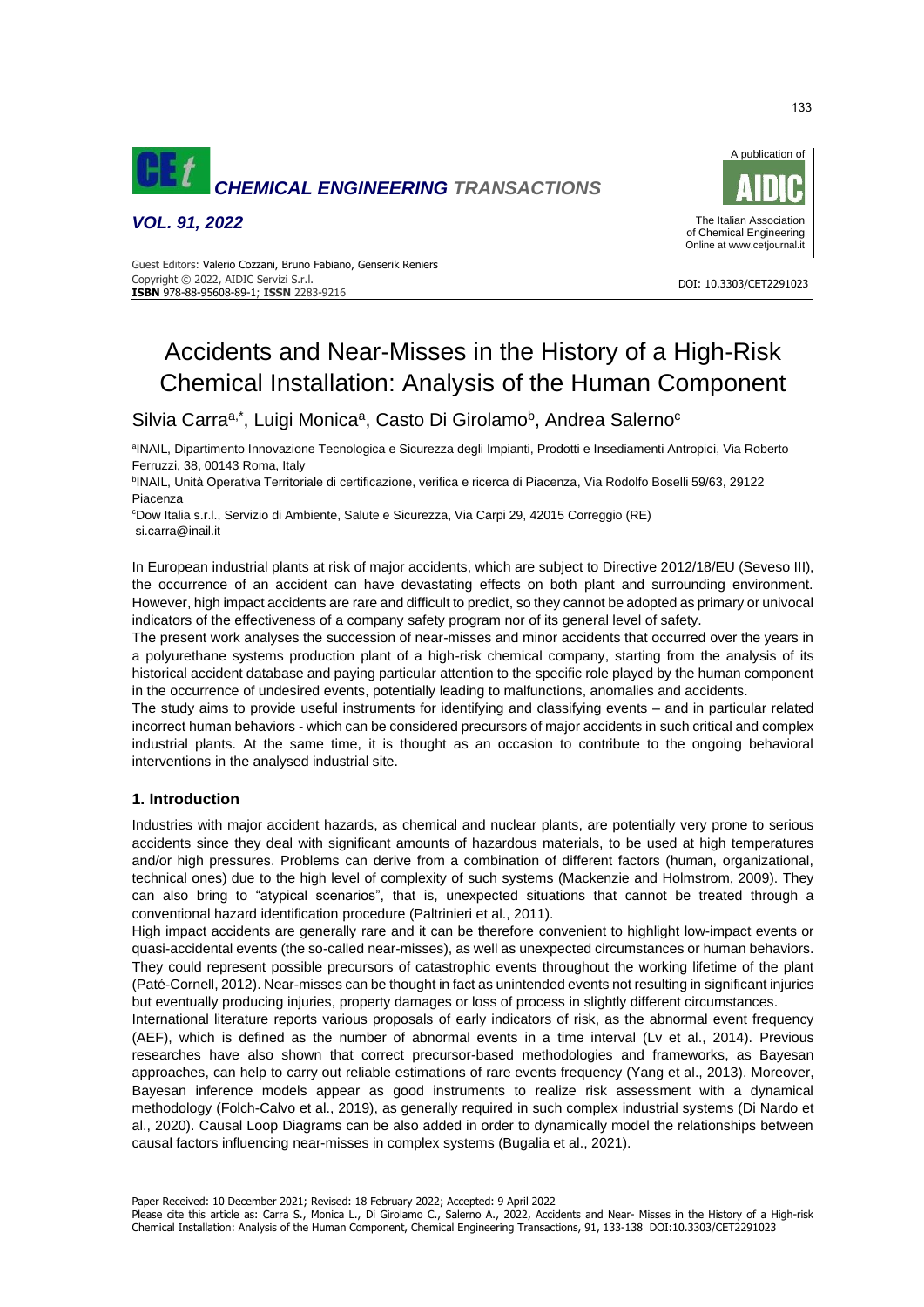The specific industrial sector of chemical plants has always been object of deep investigations, since it represents a widespread and well-known complex high-risk working context. Vairo et al. (2019) applied Bayesian belief networks on a petrochemical coastal storage as an example of industrial site with major accidents hazard. Similarly, Chen et al. (2020) outlined a new method based on Bayesian theory for a chemical process of styrene, with a particular attention paid to near-misses. Some authors proposed a self-learning method ("DyPASI") to manipulate early warning data, that is, near-misses, past accidents and inherent studies: they have to be systematically reviewed (Paltrinieri et al., 2011) in order to preview possible critical scenarios.

Safety can be guaranteed only if precursor signals are promptly followed by appropriate reactions, with a resilient approach. Some authors observed, a few years ago, that the same promptness of reaction is somehow required to healthcare facilities all over the world in the event of an epidemic or pandemic (Paté-Cornell, 2012). It is clear how this concept is still current today, in light of the Covid-19 worldwide diffusion and its recurrent peak waves. Historical accident data collection and analysis represent the basis for being able to anticipate and prevent major disasters, thanks to the dependency between precursors and undesired events. Such approach is valid in process plants but also in other categories of high-risk working contexts, as constructions, where historical data can be supported by additional information coming from prior knowledge of selected experts (Jin et al., 2020).

Some studies tried to identify which categories could be used in order to classify and analyse such basic data. Fabiano and Currò (2012) tried to identify factors related to plant/process (e.g. failure to equipment), environment (e.g. natural event) and organization (e.g. maintenance or worker error) through a review of the story of oil industry. They also distinguished between types and severity of accidents and near-misses and tried to schematize causes, as well as consequences, of each event. The final goal was the identification of trends related to possible occurrence of unwanted catastrophic events.

The Human Factors Analysis and Classification System (HFACS) taxonomy (Shappell and Wiegmann, 2003) has been recently used by Baldissone et al. (2019), in the manufacturing field: it represents an useful instrument to classify unsafe acts (related to human behaviour), preconditions for the unsafe acts (related to working conditions and organisation), unsafe supervision and organizational influences.

In recent years, deep historical data analyses have been used also in the field of constructions (Raviv et al., 2017), where unexpected events were classified through a rising scale from near-misses to fatalities.

The scientific community has gradually proposed and refined the approach consisting in deeply analysing the historical sequence of accidents and potentially dangerous events. It can be potentially applied to many process plants with risk of high-impact low-probability disasters, but also to manufacturing, constructions (characterized by a huge quantity of low-impact undesired events) and health care services.

Near-misses management systems are emerging and they represent, together with inspections and online monitoring, one of the actual pillars of the so-called "Observability-in-Depth" (Gnoni and Saleh, 2017). It consists in the ability to observe emerging hazardous conditions and latent failures before they produce direct effects on the system's behaviour, in order to carry out a dynamical prioritization and a correct allocation of resources for targeted safety interventions. Researchers also started to investigate the importance of leadership and company top management: possible deficiencies in company safety culture and Health, Safety and Environment (HSE) management system could have an impact on insidious near-misses and low-impact accidents (Fabiano and Currò, 2012). Even behavioral interventions are often applied in order to improve safety and can be targeted on the identified human shortcomings, as recently proposed in literature for complex systems (Carra et al., 2020). The present work analyses the succession of near-misses and minor accidents that occurred in a polyurethane systems production plant of an Italian high-risk chemical company, namely Dow Italia s.r.l., in the period 1986- 2020. The analysis is based on technical documents and reports, as extracted from the company accidents database in the form of operative experience sheets for Seveso audits.

Technological, organizational and - especially - human factors, involved in accidents or quasi-accidents, are identified and reworked through a general spreadsheet, also in the wake of the HFACS methodology. Interdependences and possible common analysis criteria are proposed.

The present study aims to carry out a decades-long analysis of historical accidents data in a real case of a chemical plant. With respect to previous international research works, attention is concentrated on the human component, whose role in the chain connecting near-misses, low-impact accidents and eventual catastrophic events will be represented through graphs and detailed in tables, before being finally discussed.

## **2. Data collection and analysis**

Two types of main chemical processes take place in Dow Italia production plant in Correggio:

1) process of simple mixing of polyols with various additives (catalysts, blowing agents, glycols, etc.) without the presence of any chemical reaction. This process takes place in special mixers equipped with agitators.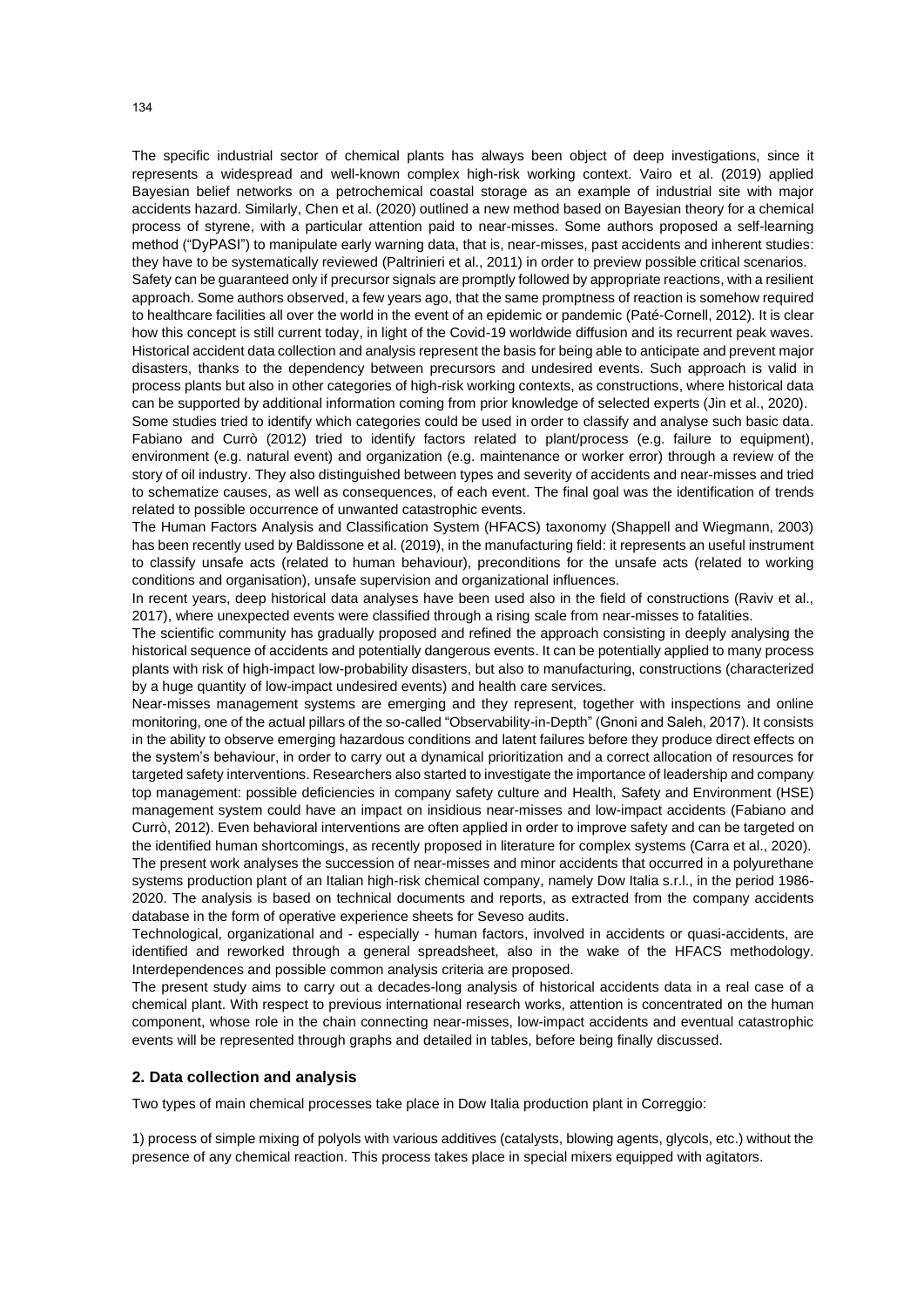2) pre-polymerization process, which consists in the partial reaction of isocyanate with polyols and/or glycols. The product obtained is defined as a prepolymer. The prepolymerization process takes place in a mixer equipped with an agitator and a heating and cooling unit (the "reactor"), through the following phases:

- i. the addition of the amount of isocyanate necessary for the preparation of the prepolymer into the reactor;
- ii. eventual addition of benzoyl chloride, in order to improve the stability of the final product over time;
- iii. the addition of polyols and/or glycols in the required quantity to the reactor, to react with the isocyanate;
- iv. when the reaction is over, product discharge into drums, intermediate bulk containers (IBC) or trucks, according to customer's request.

Both processes are controlled by process controllers and a supervision system for field monitoring. They are supported by the necessary processes of plant cleaning and materials storage.

The present work analyses 21 unwanted events (near-misses and minor accidents) that touched the plant along the years, by taking data from the company database, in particular from operative sheets for Seveso audits and internal reports. Minor accidents do not produce severe injuries or severe material damages, nor catastrophic consequences on the surrounding environment. Near-misses can turn into accidents only if compounded with additional adverse conditions. Only one event also involved the surrounding environment (a nearby company), but with very light consequences for people, so it was included in the analysis as a minor accident as well.

#### **2.1 Analysis criteria and methodology**

The selected events were inserted into a general spreadsheet, in which each of them has been analyzed by referring to specific attributes, in the wake of the creation of a "feature vector" as proposed by Raviv et al. (2017), as detailed in Table 1.

| Attribute                          | Description                                                                  |
|------------------------------------|------------------------------------------------------------------------------|
| Event severity                     | Severity type according to the outcome of the event (damages on property     |
|                                    | or equipment, losses of dangerous products, injuries, effects on the         |
|                                    | surrounding environment)                                                     |
| Year                               | Year of event occurrence                                                     |
| Brief event description            | Short title used to quickly identify and understand the event                |
| Critical anomaly triggering the    | The anomaly that firstly appeared, giving rise to a possible chain of events |
| event                              | up to the accident                                                           |
| Classification of the critical     | Distractions and oversights of the operator, e.g. in tightening (operational |
| anomaly                            | error); Wrong assessments by the operator (decisional error); Wrong          |
|                                    | system/plant settings; Wear, losses, deficiencies in maintenance and         |
|                                    | testing; Installation errors; Technical design deficiencies                  |
| First-order consequences           | Events resulting in a chain from the initial anomaly                         |
| Second-order consequences          | Other events eventually resulting in a chain from first-order consequences   |
| Damage to people, injuries         | Eventual physical consequences on people (injuries)                          |
| Human component contributing to    | Behaviors of workers that can be considered the cause (or one of the         |
| the unwanted event                 | causes) of the unwanted event                                                |
| Technological component            | Characteristics of the plant or of the work environment that can be          |
| contributing to the unwanted event | considered the cause (or one of the causes) of the unwanted event            |
| Organizational component           | Organizational procedures and regulations that can be considered the         |
| contributing to the unwanted event | cause (or one of the causes) of the unwanted event                           |
| Accident prevention interventions  | Recovering and prevention actions based on organization of work and          |
| (organizational aspects)           | processes (e.g. workers' training, control procedures).                      |
| Accident prevention interventions  | Recovering and prevention actions based on improved technical systems        |
| (technical aspects)                | (e.g. selection of more suitable equipment, changes in process)              |
| Interventions aimed at managing    | Solutions to stem the negative effects of a major accident already in        |
| the event in case of recurrence    | progress                                                                     |
| Working phase                      | Process phase involving the unexpected event                                 |

*Table 1: Attributes for classification of unwanted events*

Human components and organizational components contributing to each unwanted event can be thought as connected. In the four levels of HFACS, individual factors (violations or errors, e.g decision errors, skill-based errors, perceptual errors), environmental factors (preconditions for unsafe acts, e.g. adverse physiological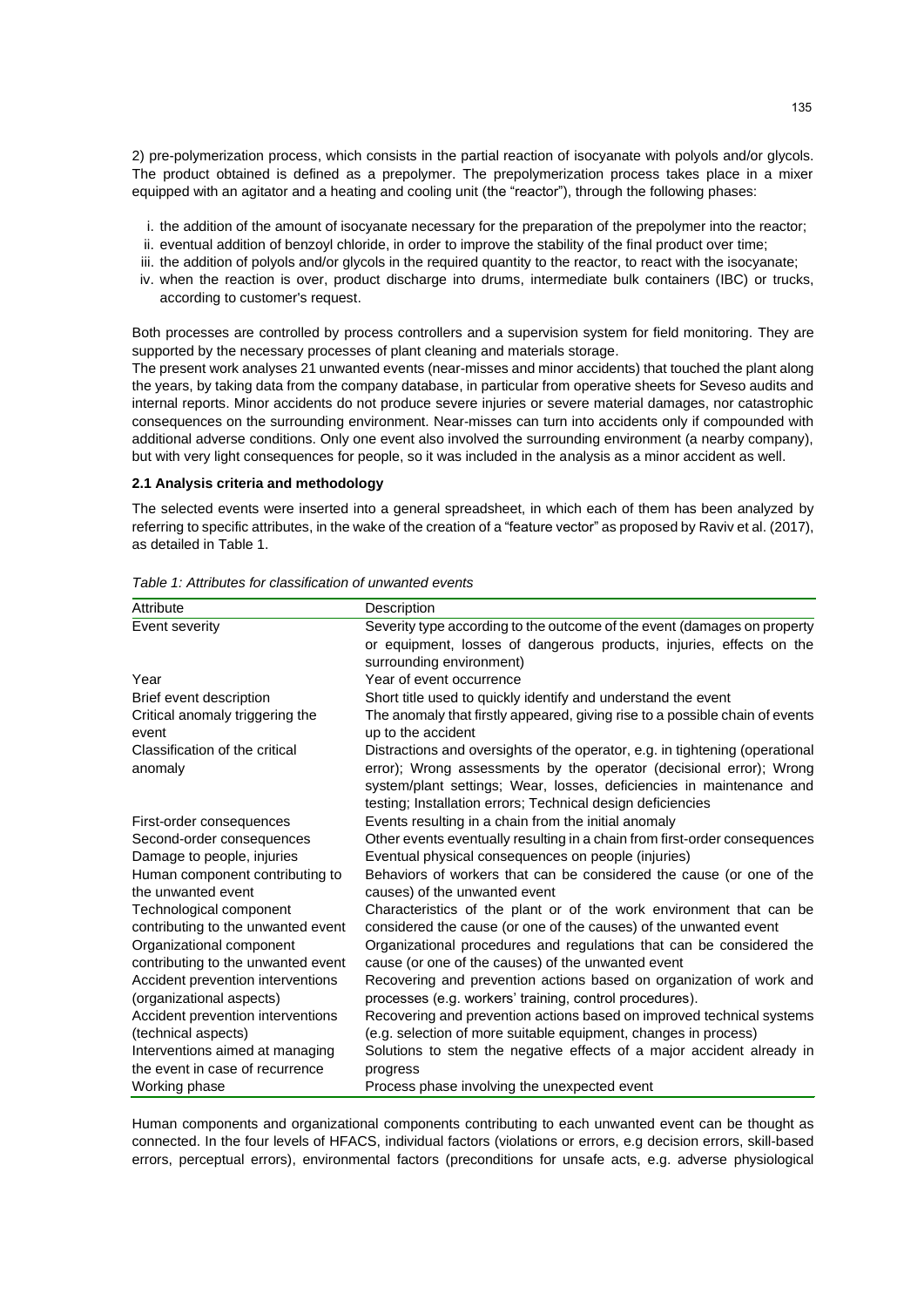states), supervision factors and organizational factors (e.g. organizational climate, resources management) are related. Organizational interventions for accident prevention are thought of as applicable to both human and organizational issues, by acting at different levels of the hierarchical structure.

The main accident causes in the plant, also including technological aspects, have been firstly identified. The possible interconnections between human and organizational factors have been further investigated through an analysis of each unwanted event. Results are reported in the following subsections.

### **2.2 Analysis results**

Almost 42.8% of the events presents damage on property/equipment or losses of dangerous products, but without workers' injuries, while 42.9% shows a just potentially dangerous situation. The remaining 14.3% of the events has produced (minor) injuries in workers.

Based on the identified criteria for classifying unwanted events (Table 1), it has been found out that accidents and near-misses were mainly triggered by workers distractions and oversights, technical design deficiencies and losses related to maintenance problems, as shown in Figure 1.

- Distractions and oversights of the operator  $\blacksquare$  Wrong assessments by the
- operator
- Wrong system/plant settings
- Wear, losses, deficiencies in maintenance and testing Installation errors
- 
- Technical design deficiencies

*Figure 1: Number of identified unwanted events for each typology of triggering critical anomaly*

Each one of such initial anomalies has produced consequents events in a chain and turned out to be correlated to different concomitant aspects (technical, human and organizational ones). More specifically, in relation to the human factor alone, Table 2 reports the main emerged issues of the human component (related to the behaviour of front-line operators) and of the organizational component (related to behaviours at higher levels of the hierarchical scale) in accidents. Some of such issues are in common between the two categories, even if declined in a different way.

| <b>Issues</b>                                                                                                    | Human component (front-line operators)                                                                                                                                    | Organizational component (higher<br>levels of the company hierarchy)                      |
|------------------------------------------------------------------------------------------------------------------|---------------------------------------------------------------------------------------------------------------------------------------------------------------------------|-------------------------------------------------------------------------------------------|
| Communication errors<br>Individual errors                                                                        | between workers (different contractors)<br>forgetting open valves, insufficient tightening;<br>poor accuracy in work; wrong assessments;<br>overconfidence with processes | along the hierarchical scale                                                              |
| Incorrect confirmations of<br>previous interventions or<br>checks<br>Deficiencies in<br>maintenance organization | error in confirming interventions (even made failure to organize direct and visual<br>by other workers) that never really took place additional checks on compliance      | with the checklists<br>underestimation of importance of<br>maintenance of some components |
| Information about<br>procedures                                                                                  | failure to comply with procedures due to lack insufficiently detailed procedures<br>of information                                                                        | and checklists                                                                            |

Starting from such classifications, for each event a different score was given to human, organizational and technological components respectively. It was calculated, for each component, by summing the number of aspects presumably contributing to causing the event and the number of consequently applied accident prevention interventions, as extracted from company reports. Results are shown in Figure 2, where the year of occurrence of each event is also specified. Organizational factors seem to have a more evident impact on recent

136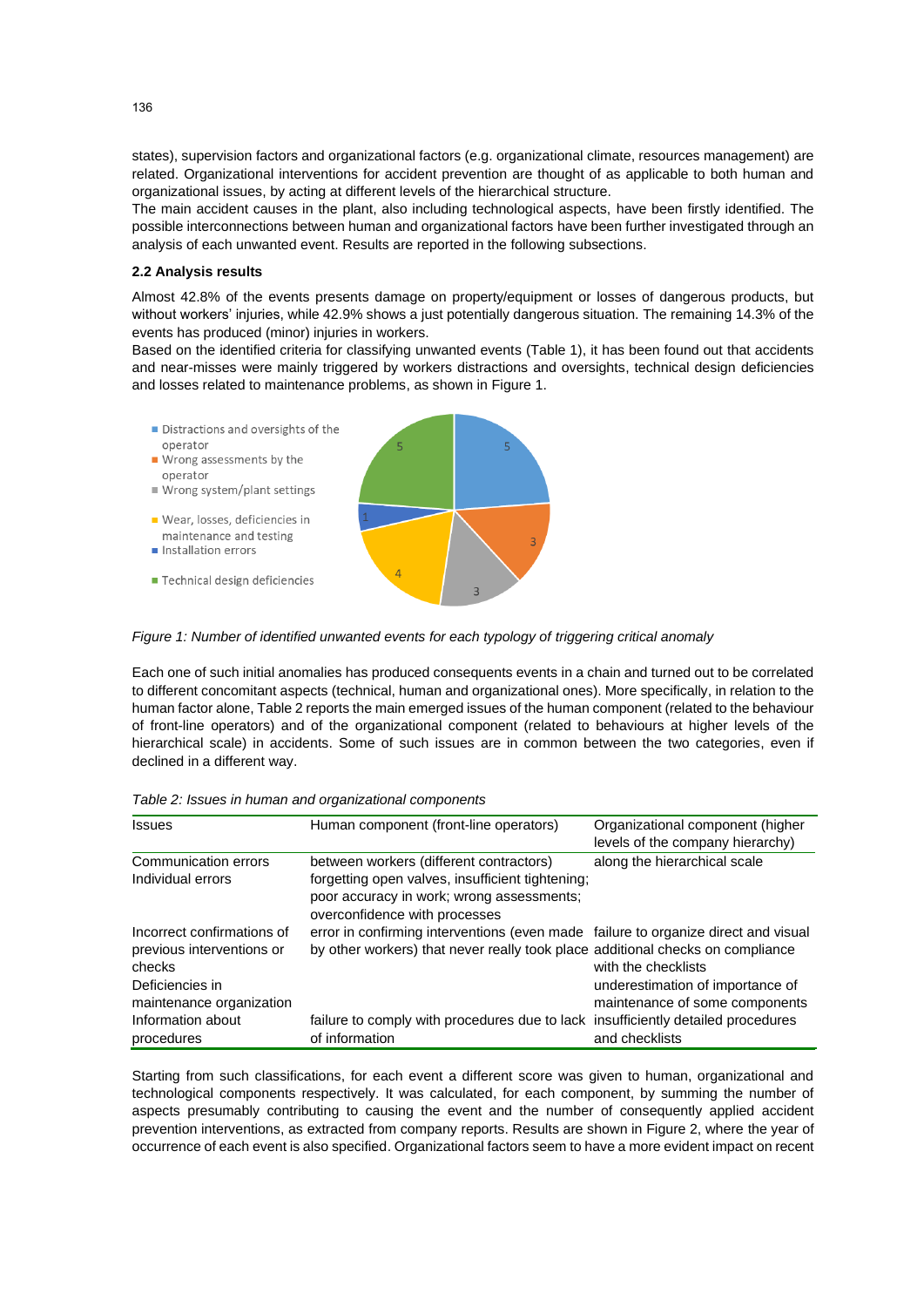

events, with respect to front-line workers' errors. Technological components have maintained an important role over time, expecially in the last decade.

*Figure 2: Score attributed to each unwanted event for human, organizational and technological components*

#### **3. Results interpretation and discussion**

Based on the aforementioned criteria for classifying unwanted events through specific attributes, it has been observed that distractions and oversights of operators and technical design deficiencies have the most important role in producing triggering anomalies in the plant (24% each). They are immediately followed by wear and material leaks (related to maintenance and periodic inspections) at 19%. Wrong assessment by operators and wrong settings of plant parameters follow at 14% each, while installation errors just cover 5% of cases.

When trying to group such attributes into wider categories, it is not easy to understand how many unwanted events are related to human factors (individual workers' behaviors at front-line level) or to organizational factors (human behavior at managerial level). Every anomalous triggering event produces multiple consequences and it is related to both them inside a complex chain. Organizational aspects include actions carried out by managerial roles in the corporate hierarchy (e.g. supervisors, production managers), who represent another "human factor". Even some technical aspects, e.g. plant settings, are influenced by human decisions at different levels. Moreover, middle and higher management can operate in order to increase the global corporate safety culture, whose development is a necessary condition to reach good effectiveness of behavioural interventions in complex systems (Carra et al., 2020), which have been applied since many years even in the studied plant.

This partial overlap between human and organizational factors has been confirmed by results shown in Table 2: many lacks in workers' behavior correspond directly to lacks in company procedures. Typically, for example, workers' errors are due to a too poor knowledge, so the necessity of improving training and information activity arises immediately. Other organizational interventions, at higher level, can include the introduction of new control procedures, more frequent inspections and more detailed checklists. They coexist with technological interventions, consisting in adoption of new mechanical solutions, substitution of obsolete equipment and updating of control systems.

Organizational factors had a role in most analyzed events, as shown by Figure 2, and they seem to have acquired more importance in most recent years, with respect to individual operators' behaviors. The increasing complexity of 4.0 industrial systems has probably highlighted the importance of decisions taken at higher level, since they allow to create the right connections between behaviors and technologies.

A limit of the present study is the absence of a characterization of the stochastic occurrences of precursor events over time. This is mainly due to the limited number of analysed events; it could be overcome, for example, by the addition of similar events occurred in other plants of the same company.

## **4. Conclusions**

Near-misses and minor accidents which occurred in a polyurethane systems production plant have been retraced historically. They have been classified through a defined set of attributes, with the purpose of finding out common features and recurring factors leading to possible precursor events of catastrophic accidents.

In almost 86% of cases, no worker was injured and only in half of them accidents really produced damage on property or equipment or losses of dangerous products. Distractions and oversights of operators, technical